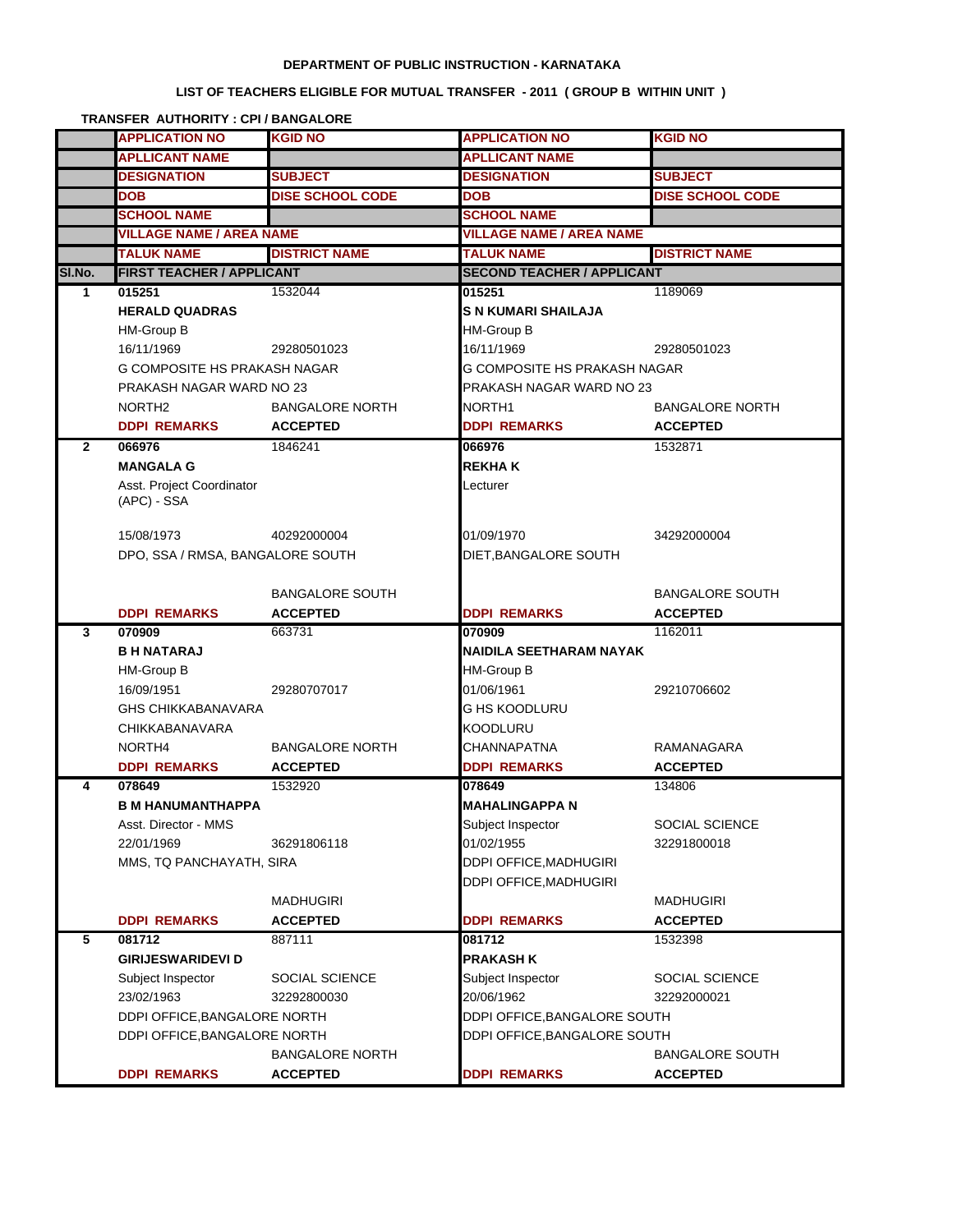| 6  | 106342                              | 1078560                | 106342                            | 654842                 |
|----|-------------------------------------|------------------------|-----------------------------------|------------------------|
|    | <b>CHANDRAHASA H</b>                |                        | <b>RANGASWAMY S R</b>             |                        |
|    | Subject Inspector                   | <b>KANNADA</b>         | Subject Inspector                 | <b>KANNADA</b>         |
|    | 20/07/1963                          | 32291800018            | 28/02/1956                        | 32291300013            |
|    | DDPI OFFICE, MADHUGIRI              |                        | <b>DDPI OFFICE, CHITRADURGA</b>   |                        |
|    | DDPI OFFICE, MADHUGIRI<br>MADHUGIRI |                        | DDPI OFFICE, CHITRADURGA          |                        |
|    |                                     |                        |                                   | <b>CHITRADURGA</b>     |
|    | <b>DDPI REMARKS</b>                 | <b>ACCEPTED</b>        | <b>DDPI REMARKS</b>               | <b>ACCEPTED</b>        |
| 7  | 116017                              | 1217307                | 116017                            | 1683323                |
|    | <b>LOKESH</b>                       |                        | <b>IN M HAMSAVENI</b>             |                        |
|    | HM-Group B                          |                        | Asst. Project Coordinator (APC) - |                        |
|    |                                     |                        | SSA                               |                        |
|    | 08/06/1961                          | 29280500844            | 28/06/1976                        | 33292800002            |
|    | G COMPOSITE H S SESHADRIPURAM       |                        | DPO, SSA / RMSA, BANGALORE NORTH  |                        |
|    | GANDHINAGAR WARD NO 27              |                        |                                   |                        |
|    | NORTH <sub>2</sub>                  | <b>BANGALORE NORTH</b> |                                   | <b>BANGALORE NORTH</b> |
|    | <b>DDPI REMARKS</b>                 | <b>ACCEPTED</b>        | <b>DDPI REMARKS</b>               | <b>ACCEPTED</b>        |
| 8  | 116878                              | 1189090                | 116878                            | 1532156                |
|    | <b>PADMAVATHIL</b>                  |                        | <b>SURESHA H G</b>                |                        |
|    | Vice Principal                      | <b>PCM</b>             | Vice Principal                    | <b>PCM</b>             |
|    | 23/07/1960                          | 29180902507            | 21/05/1969                        | 29180926708            |
|    | GJC EMPRESS GIRLS TUM W-16          |                        | <b>GJC NAGAVALLI</b>              |                        |
|    | TUMKUR (CMC) WARD 16                |                        | NAGAVALLI                         |                        |
|    | <b>TUMKUR</b>                       | <b>TUMKUR</b>          | <b>TUMKUR</b>                     | TUMKUR                 |
|    | <b>DDPI REMARKS</b>                 | <b>ACCEPTED</b>        | <b>DDPI REMARKS</b>               | <b>ACCEPTED</b>        |
| 9  | 117514                              | 1853949                | 117514                            | 1129569                |
|    | N NANJUNDAIAH                       |                        | <b>B RENUKAMMA</b>                |                        |
|    | Asst. Project Coordinator           |                        | Lecturer                          |                        |
|    | (APC) - SSA                         |                        |                                   |                        |
|    |                                     |                        |                                   |                        |
|    | 21/06/1968                          | 33291800030            | 01/06/1961                        | 34291800030            |
|    | DPO, SSA / RMSA, TUMKUR             |                        | DIET, TUMKUR                      |                        |
|    |                                     |                        |                                   |                        |
|    |                                     | <b>TUMKUR</b>          |                                   | <b>TUMKUR</b>          |
|    | <b>DDPI REMARKS</b>                 | <b>ACCEPTED</b>        | <b>DDPI REMARKS</b>               | <b>ACCEPTED</b>        |
| 10 | 136285                              | 1175979                | 136285                            | 888116                 |
|    | <b>GEETHAR</b>                      |                        | <b>ID M TANGODAR</b>              |                        |
|    | Subject Inspector                   | KANNADA                | Lecturer                          |                        |
|    | 17/01/1964                          | 32291500015            | 27/02/1960                        | 34291500029            |
|    | DDPI OFFICE, SHIMOGA                |                        | DIET, SHIMOGA                     |                        |
|    | DDPI OFFICE, SHIMOGA                |                        |                                   |                        |
|    |                                     | SHIMOGA                |                                   | <b>SHIMOGA</b>         |
|    | <b>DDPI REMARKS</b>                 | <b>ACCEPTED</b>        | <b>DDPI REMARKS</b>               | <b>ACCEPTED</b>        |
| 11 | 173880                              | 1161061                | 173880                            | 1191146                |
|    | <b>GANGAPPA S C</b>                 |                        | UMADEVI N                         |                        |
|    | Subject Inspector                   | ENGLISH                | Lecturer                          | <b>ENGLISH</b>         |
|    | 04/03/1966                          | 32292800030            | 24/01/1959                        | 34292100003            |
|    | DDPI OFFICE, BANGALORE NORTH        |                        | DIET, BANGALORE RURAL             |                        |
|    | DDPI OFFICE, BANGALORE NORTH        |                        |                                   |                        |
|    |                                     | <b>BANGALORE NORTH</b> |                                   | <b>BANGALORE RURAL</b> |
|    | <b>DDPI REMARKS</b>                 | <b>ACCEPTED</b>        | <b>DDPI REMARKS</b>               | <b>ACCEPTED</b>        |
|    |                                     |                        |                                   |                        |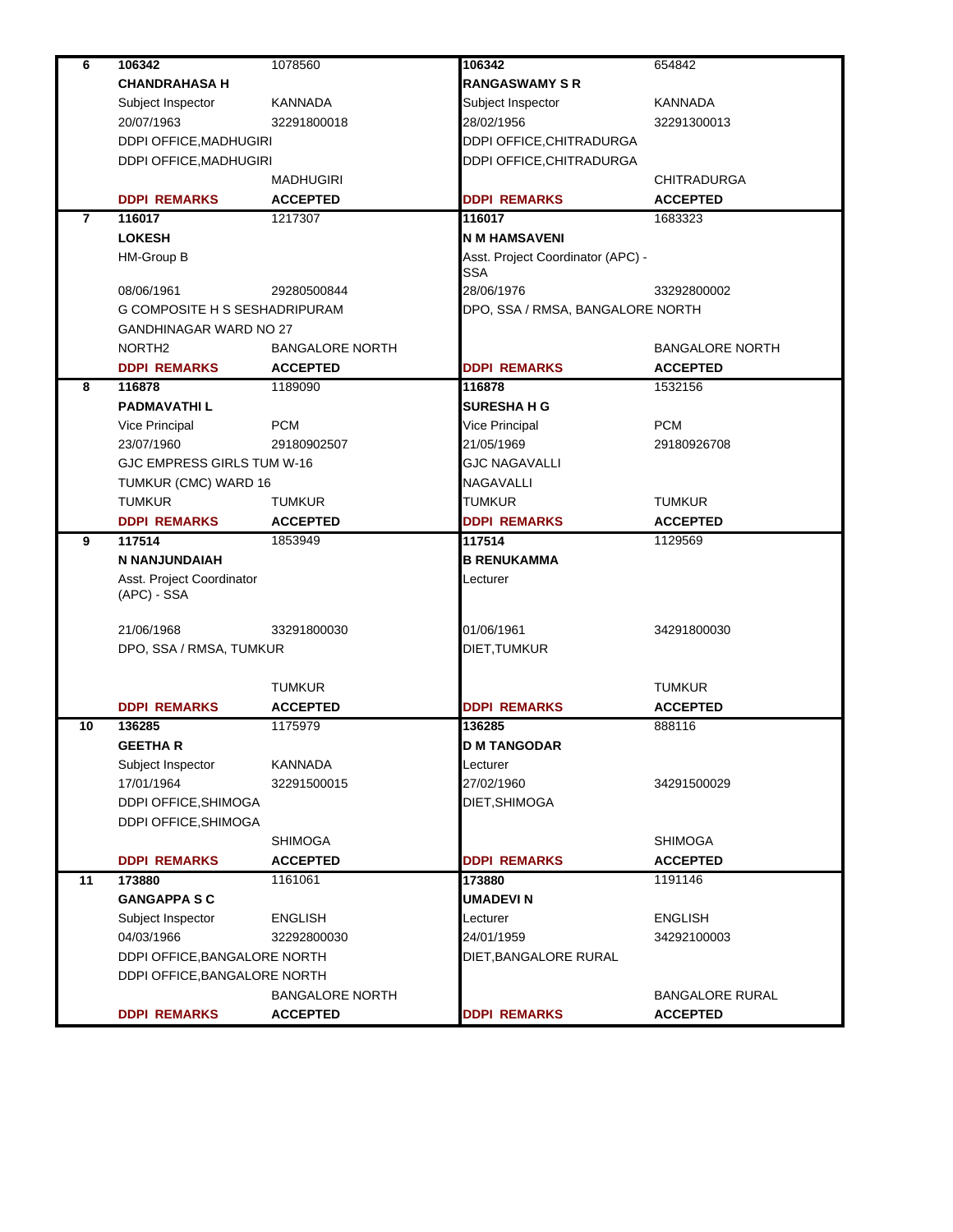| 12 | 182078                            | 1305152                    | 182078                        | 1123686                    |
|----|-----------------------------------|----------------------------|-------------------------------|----------------------------|
|    | <b>C V NATARAJA</b>               |                            | <b>JAGADAMBADEVI B H</b>      |                            |
|    | Lecturer                          |                            | HM-Group B                    |                            |
|    | 15/07/1970                        | 34291800030                | 01/01/1953                    | 29180904008                |
|    | DIET, TUMKUR                      |                            | <b>GCHS HONASIGERE</b>        |                            |
|    |                                   |                            | HONASIGERE                    |                            |
|    |                                   | <b>TUMKUR</b>              | TUMKUR                        | <b>TUMKUR</b>              |
|    | <b>DDPI REMARKS</b>               | <b>ACCEPTED</b>            | <b>DDPI REMARKS</b>           | <b>ACCEPTED</b>            |
| 13 | 214324                            | 1867196                    | 214324                        | 1532199                    |
|    | <b>14 VENKATESH N</b>             |                            | <b>MUTHAIAH LH</b>            |                            |
|    | Subject Inspector                 | <b>PCM</b>                 | HM-Group B                    |                            |
|    | 08/06/1969                        | 32292000021                | 01/06/1970                    | 29200900109                |
|    | DDPI OFFICE, BANGALORE SOUTH      |                            | <b>GHS AGARA</b>              |                            |
|    | DDPI OFFICE, BANGALORE SOUTH      |                            | BBMP AGARA                    |                            |
|    |                                   |                            |                               |                            |
|    |                                   | <b>BANGALORE SOUTH</b>     | SOUTH3<br><b>DDPI REMARKS</b> | <b>BANGALORE SOUTH</b>     |
| 14 | <b>DDPI REMARKS</b><br>220701     | <b>ACCEPTED</b><br>1663384 | 220701                        | <b>ACCEPTED</b><br>1189038 |
|    | <b>SHIVANNA H S</b>               |                            | <b>BHARATHI M B</b>           |                            |
|    |                                   |                            |                               |                            |
|    | Vice Principal                    |                            | Lecturer                      |                            |
|    | 01/11/1962                        | 29180900907                | 10/07/1969                    | 34291800030                |
|    | GJC HIGH SCHOOL EXTN W-15         |                            | DIET, TUMKUR                  |                            |
|    | TUMKUR (CMC) WARD 15              |                            |                               |                            |
|    | <b>TUMKUR</b>                     | <b>TUMKUR</b>              | <b>TUMKUR</b>                 | <b>TUMKUR</b>              |
|    | <b>DDPI REMARKS</b>               | <b>ACCEPTED</b>            | <b>DDPI REMARKS</b>           | <b>ACCEPTED</b>            |
| 15 | 220820                            | 1724766                    | 220820                        | 1450162                    |
|    | <b>ASMA BEGUM</b>                 |                            | RAFIA TABASSUM                |                            |
|    | HM-Group B                        |                            | Lecturer                      |                            |
|    | 11/06/1971                        | 29200802044                | 28/08/1966                    | 34292000004                |
|    | GOVT HS BHUVANESHWARI NAGAR       |                            | DIET, BANGALORE SOUTH         |                            |
|    | K P AGRAHARA W NO 32              |                            |                               |                            |
|    | SOUTH <sub>2</sub>                | <b>BANGALORE SOUTH</b>     |                               | <b>BANGALORE SOUTH</b>     |
|    | <b>DDPI REMARKS</b>               | <b>ACCEPTED</b>            | <b>DDPI REMARKS</b>           | <b>ACCEPTED</b>            |
| 16 | 228727                            | 1731135                    | 228727                        | 1845623                    |
|    | <b>UMADEVISC</b>                  |                            | <b>SRIVALLI N</b>             |                            |
|    | Subject Inspector                 | <b>PCM</b>                 | Asst. Director                |                            |
|    | 13/07/1969                        | 32292800030                | 22/11/1964                    | 38000000002                |
|    | DDPI OFFICE, BANGALORE NORTH      |                            | KSEEB, BANGALORE              |                            |
|    | DDPI OFFICE, BANGALORE NORTH      |                            |                               |                            |
|    |                                   | <b>BANGALORE NORTH</b>     |                               | KSEEB, BANGALORE           |
|    | <b>DDPI REMARKS</b>               | <b>ACCEPTED</b>            | <b>DDPI REMARKS</b>           | <b>ACCEPTED</b>            |
| 17 | 229375                            | 1653883                    | 229375                        | 1189045                    |
|    | <b>BASAVARAJAPPA R</b>            |                            | K BABY SUNITHA                |                            |
|    | Asst. Director - MMS              |                            | Asst. Director - MMS          |                            |
|    | 20/07/1973                        | 36291402087                | 08/07/1964                    | 36291406091                |
|    | MMS, TQ PANCHAYATH, DAVANAGERE(N) |                            | MMS, TQ PANCHAYATH, JAGALUR   |                            |
|    |                                   |                            |                               |                            |
|    |                                   | DAVANAGERE                 |                               | <b>DAVANAGERE</b>          |
|    | <b>DDPI REMARKS</b>               | <b>ACCEPTED</b>            | <b>DDPI REMARKS</b>           | <b>ACCEPTED</b>            |
| 18 | 233278                            | 1313654                    | 233278                        | 1033345                    |
|    | <b>C NAGARAJA</b>                 |                            | P NAGARAJAPPA                 |                            |
|    | HM-Group B                        |                            | HM-Group B                    |                            |
|    | 01/06/1969                        | 29140301602                | 01/06/1961                    | 29150219605                |
|    | GOVT.COMP. H.S NAGARASANAHALLI    |                            | GHS YADURU                    |                            |
|    | NAGARASANAHALLI                   |                            | YADUR                         |                            |
|    | DAVANAGERE(S)                     | DAVANAGERE                 | HOSANAGAR                     | <b>SHIMOGA</b>             |
|    | <b>DDPI REMARKS</b>               | <b>ACCEPTED</b>            | <b>DDPI REMARKS</b>           | <b>ACCEPTED</b>            |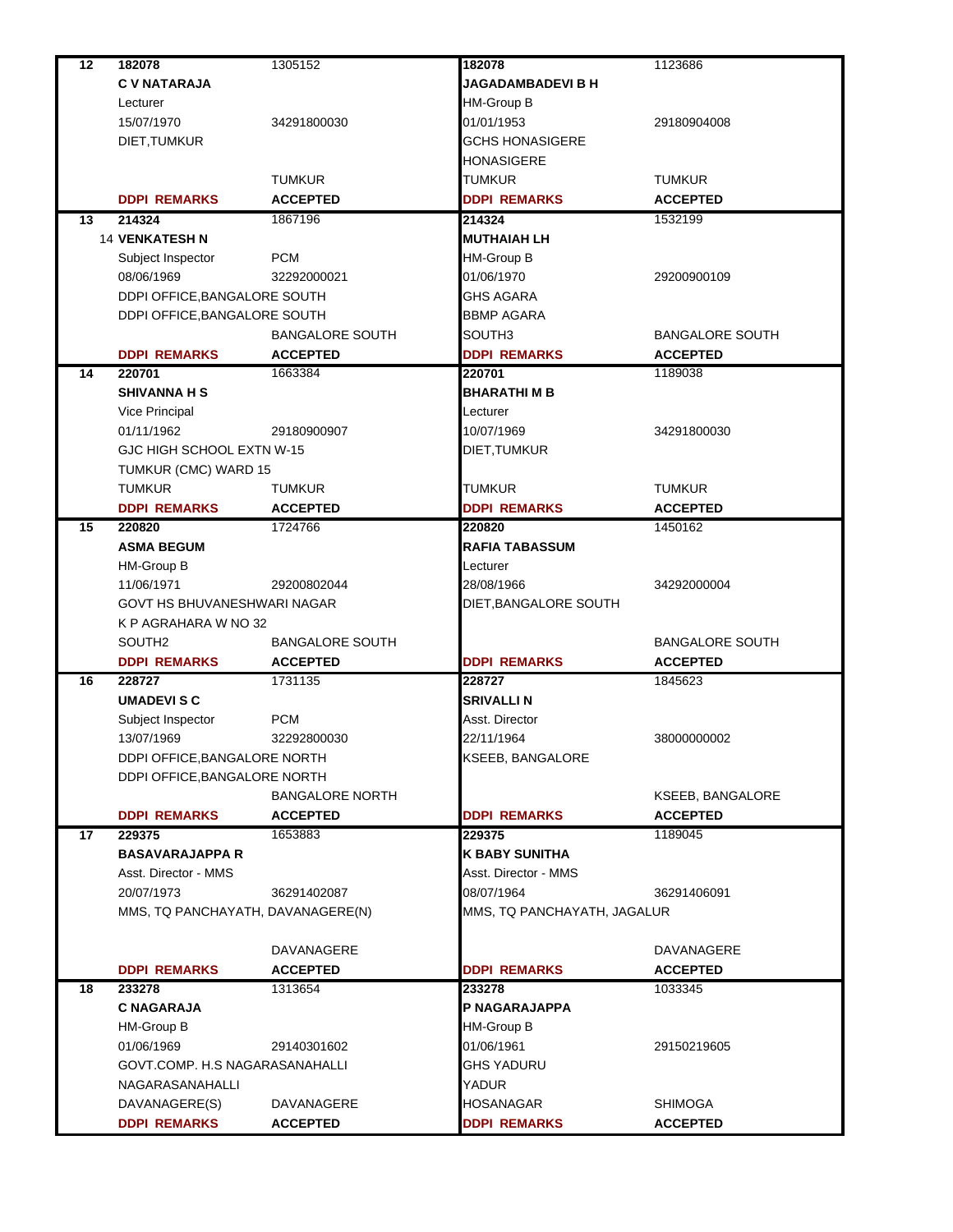| 19 | 243970                     | 1463115         | 243970                      | 1189053         |
|----|----------------------------|-----------------|-----------------------------|-----------------|
|    | <b>THARAMANITS</b>         |                 | <b>MANGALA M</b>            |                 |
|    | Asst. Project Coordinator  |                 | Lecturer                    |                 |
|    | (APC) - SSA                |                 |                             |                 |
|    |                            |                 |                             |                 |
|    | 22/07/1973                 | 33291800030     | 23/03/1972                  | 34291800030     |
|    | DPO, SSA / RMSA, TUMKUR    |                 | DIET, TUMKUR                |                 |
|    |                            | <b>TUMKUR</b>   |                             | <b>TUMKUR</b>   |
|    | <b>DDPI REMARKS</b>        | <b>ACCEPTED</b> |                             | <b>ACCEPTED</b> |
|    |                            | 695401          | <b>DDPI REMARKS</b>         |                 |
| 20 | 245327                     |                 | 245327                      | 1532342         |
|    | <b>ARASAPPA D C</b>        |                 | <b>NATARAJUMS</b>           |                 |
|    | Lecturer                   |                 | <b>HM-Group B</b>           |                 |
|    | 01/07/1962                 | 34291800030     | 15/07/1969                  | 29180935201     |
|    | DIET, TUMKUR               |                 | <b>GCHS KARADIGEREKAVAL</b> |                 |
|    |                            |                 | KARADIGEREKAVAL             |                 |
|    |                            | <b>TUMKUR</b>   | <b>TUMKUR</b>               | <b>TUMKUR</b>   |
|    | <b>DDPI REMARKS</b>        | <b>ACCEPTED</b> | <b>DDPI REMARKS</b>         | <b>ACCEPTED</b> |
| 21 | 245994                     | 1288789         | 245994                      | 1189082         |
|    | <b>SHOBHA G N</b>          |                 | <b>GAYATHRIDEVI</b>         |                 |
|    | Subject Inspector          | <b>ENGLISH</b>  | Lecturer                    |                 |
|    | 10/02/1964                 | 32291800019     | 07/08/1965                  | 34291800030     |
|    | DDPI OFFICE, TUMKUR        |                 | DIET, TUMKUR                |                 |
|    | <b>DDPI OFFICE, TUMKUR</b> |                 |                             |                 |
|    |                            | <b>TUMKUR</b>   |                             | <b>TUMKUR</b>   |
|    | <b>DDPI REMARKS</b>        | <b>ACCEPTED</b> | <b>DDPI REMARKS</b>         | <b>ACCEPTED</b> |